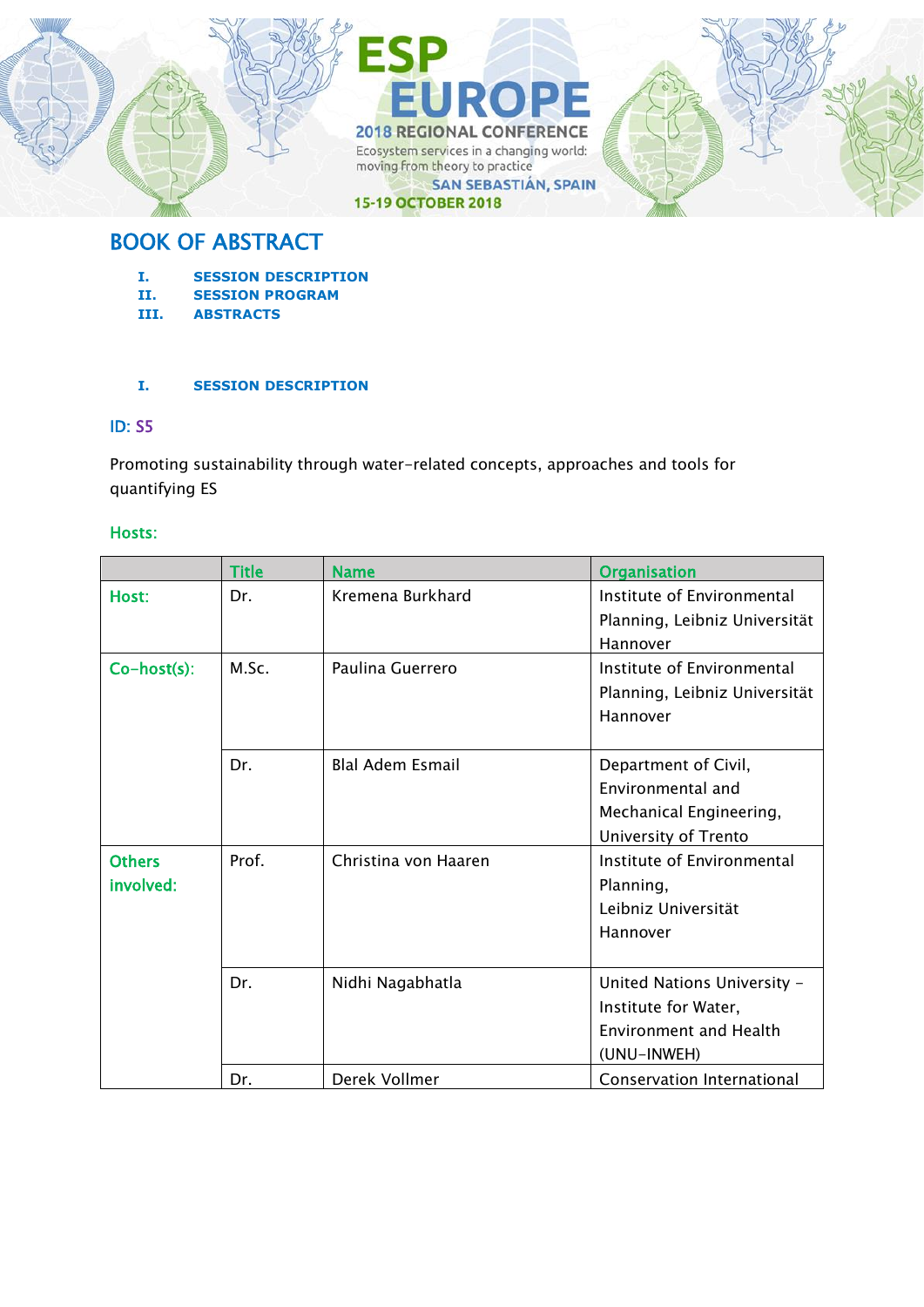#### Abstract:

Multiple water-related concepts and approaches have been developed and applied in different fields of science, including surface and ground water hydrological models, hydraulic models, water-use efficiency models, and water footprint. Nevertheless, they are often applied independently within a disciplinary context, and without duly addressingthe possibilities of their implementation in real-life integrated water resources management (IWRM) aiming to promote water security and sustainability. According to the UN-Water, water security is "the capacity of a population to safeguard sustainable access to adequate quantities of and acceptable quality of water for sustaining livelihoods, human well-being, and socio-economic development, for ensuring protection against water-borne pollution and water-related disasters, and for preserving ecosystems in a climate of peace and political stability" (UN-Water). Water security is only achievable through sustainable and informed water management. Indeed, water-related concepts and approaches can be a valuable source of hydrological and other quantitative variables that can serve as indicators for the quantification of water-related ecosystem services (ES) beyond the available monitoring data. Furthermore, through coupling of existing concepts and approaches and their integration within ecosystem service assessments, we can better and more precisely understand the existing trade-offs and synergies between the water-related and other ES and, ultimately, promote sustainable water futures. In fact, the IPBES Methodological Assessment of Scenarios and Models of Biodiversity and Ecosystem Services have identified the lack of integration between existing models and concepts as a key issue for the operationalization of the ES concept. In this session, we would like you to share your experience in relation to the application of water-related concepts and approaches for quantification of ES and to what extent such concepts and approaches have contributed to building sustainable water management.

#### Goals and objectives of the session:

Some of the questions that we would like to address in this session are:

1.How different concepts, approaches and quantitative water-related tools can contribute to promoting water security and sustainable water management in real-life?

2.Specifically, what is the added value of coupling different concepts, approaches, and tools for: a) Decision-making; b) Planning; c) Practice; and d) Science?

3.What type of final results (with or without coupling) is most useful to promote water security/sustainable water management?

4.In your experience, do you think water-related concepts, approaches, and quantitative tools are well integrated in real-life water management? If not, why is that?

5.Does using water models/tools for ecosystem service assessment support and enrich the ES field? If yes, how?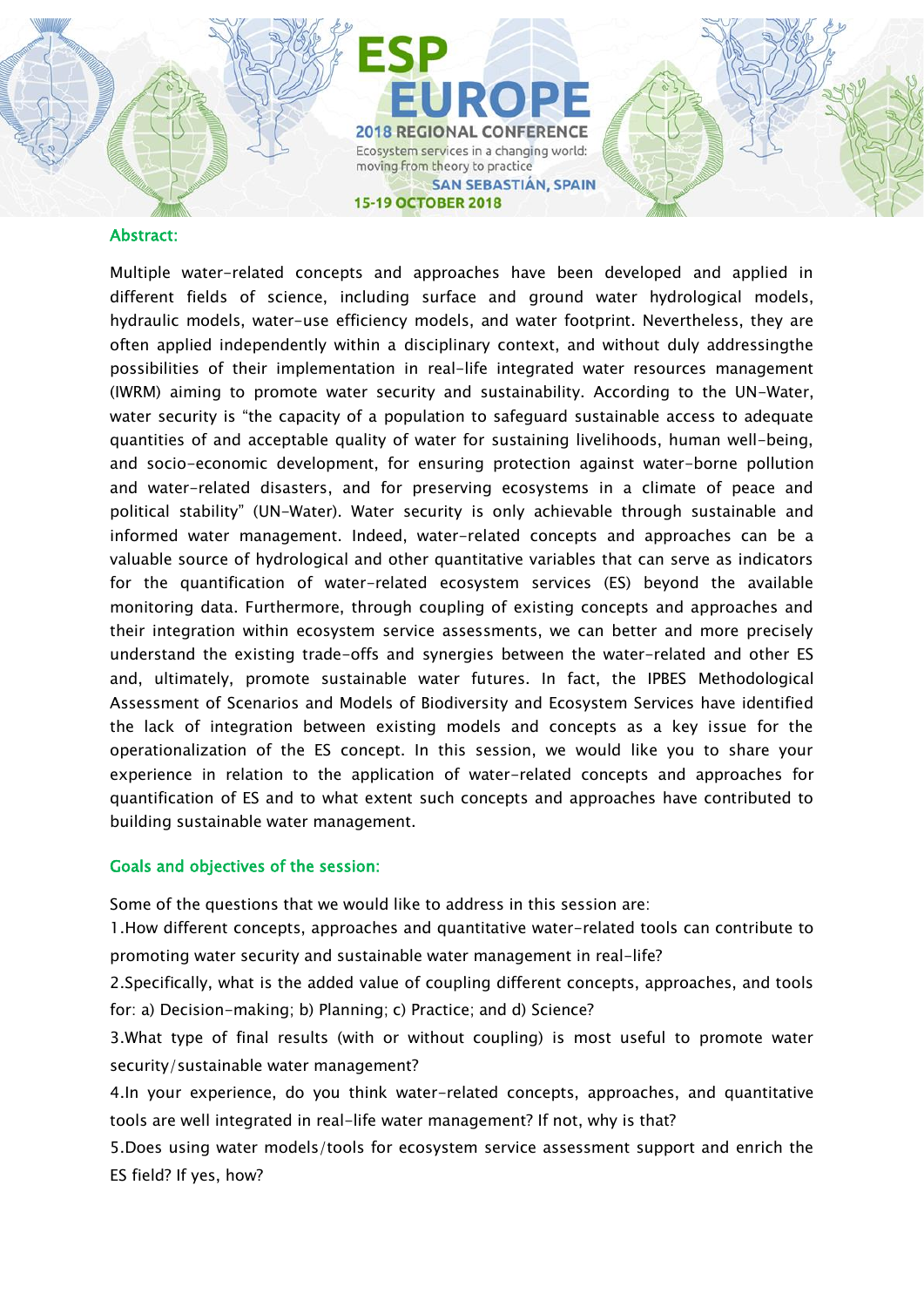

If you think you can contribute to answering at least one of these questions – this is your session! We will appreciate it, if you can reflect to the questions in your presentation.

## Planned output / Deliverables:

The session will provide an overview of the state of art in the field and identify gaps and opportunities for empowering sustainable water management through quantitative assessments.

Options to prepare a common review paper or special issue will be explored during the session.

## Related to ESP Working Group/National Network:

[Sectoral Working Groups: S5](https://www.es-partnership.org/community/workings-groups/sectoral-working-groups/swg-5-water-management/) – ES in water management

## **II. SESSION PROGRAM (S5)**

Date of session:Tuesday, 16 October 2018 Time of session: 8:45 – 13:00

## Timetable speakers

| Time          | <b>First name</b> | <b>Surname</b>  | <b>Organization</b>                                 | <b>Title of presentation</b>                                                                                                                                            |
|---------------|-------------------|-----------------|-----------------------------------------------------|-------------------------------------------------------------------------------------------------------------------------------------------------------------------------|
| $8:45 - 9:00$ | Kremena           | <b>Burkhard</b> | Leibniz<br>Universität<br>Hannover                  | Welcome and Introduction to                                                                                                                                             |
|               | Blal              | AdemEsmail      | University of<br>Trento                             | the Session                                                                                                                                                             |
| $9:00 - 9:15$ | Kremena           | <b>Burkhard</b> | Leibniz<br>Universität<br>Hannover                  | The added value of coupling<br>water-related models and<br>concepts for ecosystem service<br>assessment - examples and<br>steps towards sustainable water<br>management |
| $9:15 - 9:30$ | Diana             | Derepasko       | $UFZ -$<br>Helmholtz<br>Centre for<br>Environmental | Towards an integrated<br>environmental flow assessment<br>at multiple scales                                                                                            |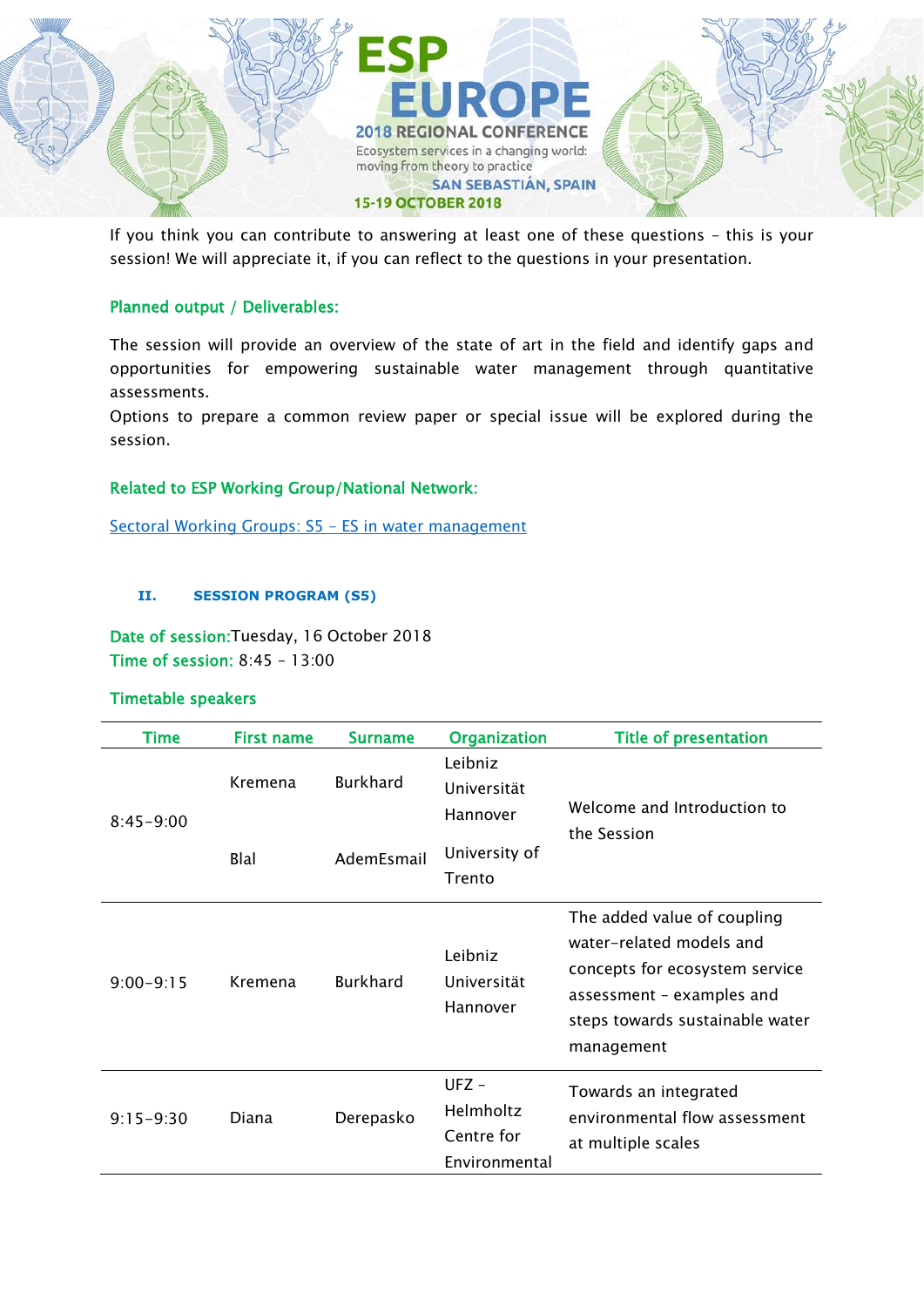# **EUROPE 2018 REGIONAL CONFERENCE** Ecosystem services in a changing world:<br>moving from theory to practice

SAN SEBASTIÁN, SPAIN

## **15-19 OCTOBER 2018**

**ESP** 

| <b>Time</b>     | <b>First name</b> | <b>Surname</b>          | <b>Organization</b>                                             | <b>Title of presentation</b>                                                                                                                                                                    |
|-----------------|-------------------|-------------------------|-----------------------------------------------------------------|-------------------------------------------------------------------------------------------------------------------------------------------------------------------------------------------------|
|                 |                   |                         | Research                                                        |                                                                                                                                                                                                 |
| $9:30 - 9:45$   | Katrien           | Van der<br><b>Biest</b> | University of<br>Antwerp                                        | Protecting and restoring raw<br>water sources through<br>landscape restoration                                                                                                                  |
| $9:45 - 10:00$  | Hatem             | Khedr                   | $UFZ -$<br>Helmholtz<br>Centre for<br>Environmental<br>Research | Trend impact analysis of land-<br>water regulations and climate<br>change on environmental flows<br>and related ecosystem services<br>in drought-vulnerable regions                             |
| $10:00 - 10:05$ | Anna              | Schlattmann             | Leibniz<br>Universität<br>Hannover                              | Water use sustainability<br>assessments - a review of<br>concepts addressing<br>quantitative water issues in<br>support of the Sustainable<br>Development Goals (SDGs)<br>(Poster presentation) |
| $10:05 - 10:15$ |                   |                         |                                                                 | Discussion                                                                                                                                                                                      |
| $10:15 - 10:45$ |                   |                         |                                                                 | Coffee<br><b>Break</b>                                                                                                                                                                          |
| $10:45 - 11:30$ |                   |                         |                                                                 | Keynote<br>(plenary)                                                                                                                                                                            |
| $11:30-11:45$   | <b>Blal</b>       | Adem<br>Esmail          | University of<br>Trento                                         | Unpacking the urban water<br>security nexus using ecosystem<br>services and nature-based<br>solutions as guiding<br>frameworks                                                                  |
| $11:45 - 12:00$ | Bernadett         | Gálya                   | University of<br>Debrecen                                       | Evaluation of land use changes<br>of inland water areas in the<br>Carpathian Basin                                                                                                              |
| $12:00 - 12:15$ | Erika             | Buday-Bódi              | University of                                                   | Potential and challenges in<br>geothermal groundwater                                                                                                                                           |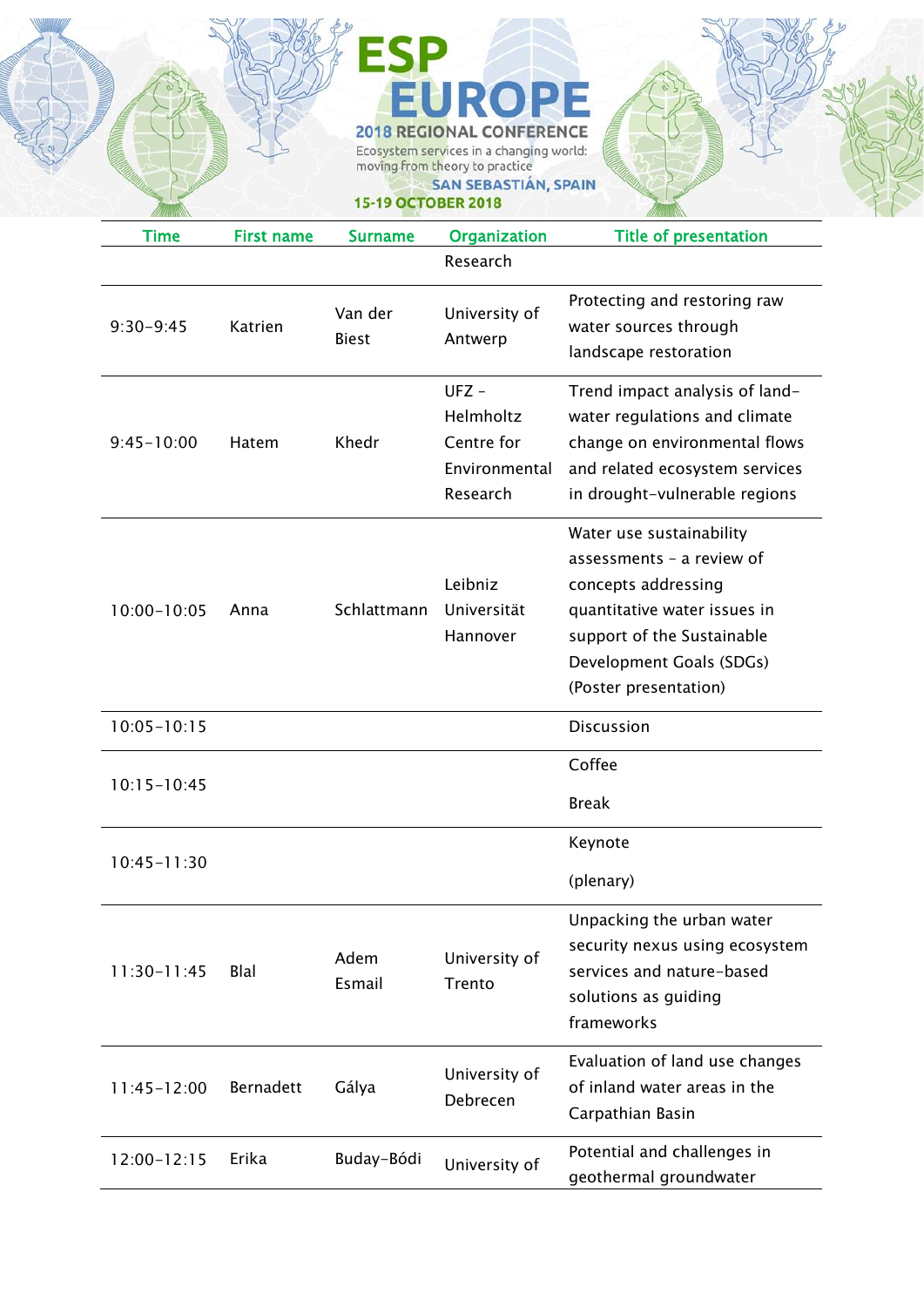|                 |                   | <b>15-19 OCTOBER 2018</b> |                     | <b>SAN SEBASTIÁN, SPAIN</b>   |
|-----------------|-------------------|---------------------------|---------------------|-------------------------------|
| Time            | <b>First name</b> | <b>Surname</b>            | <b>Organization</b> | <b>Title of presentation</b>  |
|                 |                   |                           | Debrecen            | utilization in the Great      |
|                 |                   |                           |                     | Hungarian Plain               |
| $12:15 - 12:30$ | Erik              |                           | Norwegian           | The threatened value of white |
|                 |                   | Gomez-                    | University of       | spaces: Ecosystem services    |
|                 |                   |                           |                     |                               |
|                 |                   | Baggethun                 | Life Sciences       | provided by ice and snow      |

 $\sim$ 

#### **III. ABSTRACTS**

*The abstracts appear in alphabetic order based on the last name of the first author. The first author is the presenting author unless indicated otherwise.*

#### 1. Type of submission: **Abstract**

 $\sim$ 

S. Sectoral Working Group sessions: S5 Promoting sustainability through water-related concepts, approaches and tools for quantifying ES

## Unpacking the urban water security nexus using ecosystem services and nature-based solutions as guiding frameworks

First author: Blal Adem Esmail, Nidhi Nagabhatla

Other author(s): Davide Geneletti

Affiliation: Department of Civil, Environmental and Mechanical Engineering, University of Trento, Trento, Italy, United Nations University - Institute for Water, Environment and Health (UNU-INWEH), Hamilton, Ontario, Canada

Increasing urbanization trends coupled with environmental and climate change impacts is exacerbating security and wellbeing of the urban communities. Worldwide, the hard engineering initiatives and strategies towards the water security agenda are mostly standard engineered interventions that are cost-intensive or environmentally intrusive systems. Urban Water Security is amid, the suite of challenges that are of priority for sustainable urban management. Unpacking the urban-water nexus remains pertinent to mitigate heavy damage and loss of public and private assets and human lives. Noting that, we employed ecosystem (based) services approach (EBA) and nature-based solutions (NBS) conceptual framings, to outline alternatives and practical options for addressing water crisis. Case study method is employed to explain these frameworks related, projects and interventions can serve effectively for creating a water secure and resilient communities, while support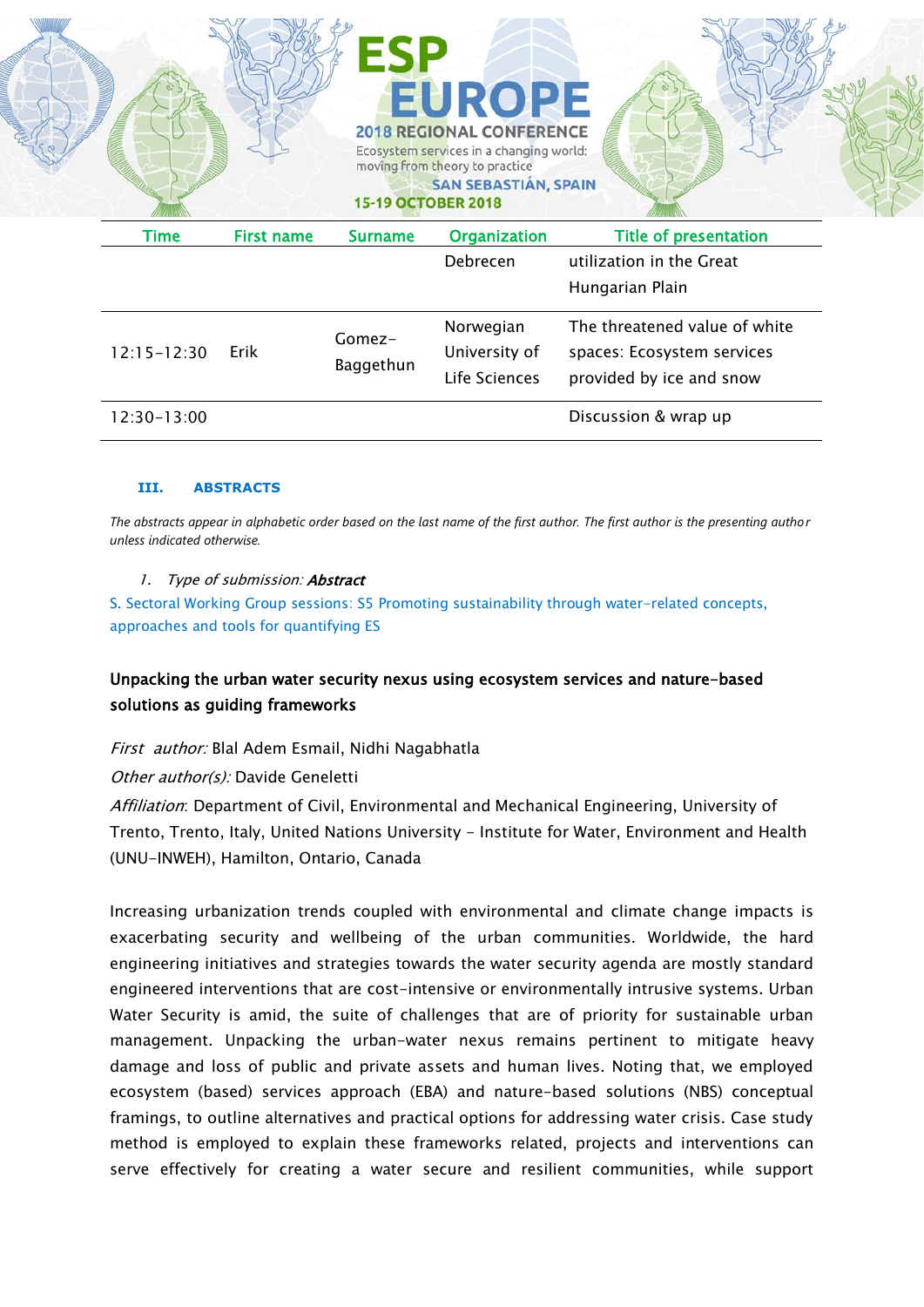#### **15-19 OCTOBER 2018**

implementation of water-related Sustainable Development Goals (SDGs). The first section will explain how the flow of ecosystem services underpins urban well-being. The second section will provide highlights of a recent global scale synthesis that explains the socioecological, socio-cultural, and socio-political limitations and challenges in managing, and how the NBS thinking could steer the discussions on the effective management of urban wetland systems. Overall, the knowledge and, examples of how cities and communities are considering adopting NBS to address water security needs and water-related SDGs and targets will be included. Cities and communities need to better prepared to address the existing and projected challenging in ensuring urban water security [coping with long and short-term uncertainties, designing technological and policy interventions] for the restoration of ecological infrastructure and the suite of services and benefits derived it. Therefore, our concluding notes will focus on how unpacking the urban-water nexus remains pertinent to mitigate heavy damage and loss of public and private assets and human lives.

Keywords: urban water security, nature-based solutions, resilience, ecosystems services

2. Type of submission: **Abstract** S. Sectoral Working Group sessions: S5 Promoting sustainability through water-related concepts, approaches and tools for quantifying ES

#### Potential and challenges in geothermal groundwater utilization in the Great Hungarian Plain

First author: Erika Buday-Bódi Other author(s): Tamás Buday, Levente Molnár, János Tamás Affiliation, Country. University of Debrecen, Hungary

Utilization of groundwater, especially geothermal water, is a great possibility and responsibility at the same time. It holds many uncertainties and risks from the very beginning modeling phases to its final phases. Reservoir characteristics, the purposes of utilization, the geographic, natural, the socio-economic, technical and legislative environment, and challenges of the future all determine the management of geothermal water utilization.The goal of the study is to examine the possible ways, the potential and the possible challenges of geothermal groundwater utilization in order to enhance the harmonious and sustainable implementations in practice in the northern part the Great Hungarian Plain by using tools of geoinformatics and geostatistics.To achieve this, types of the groundwater resources (hydro-geothermal characteristics, reservoirs types, thickness, porosity, depths, temperatures, etc.) are studied and the amount of groundwater and its heat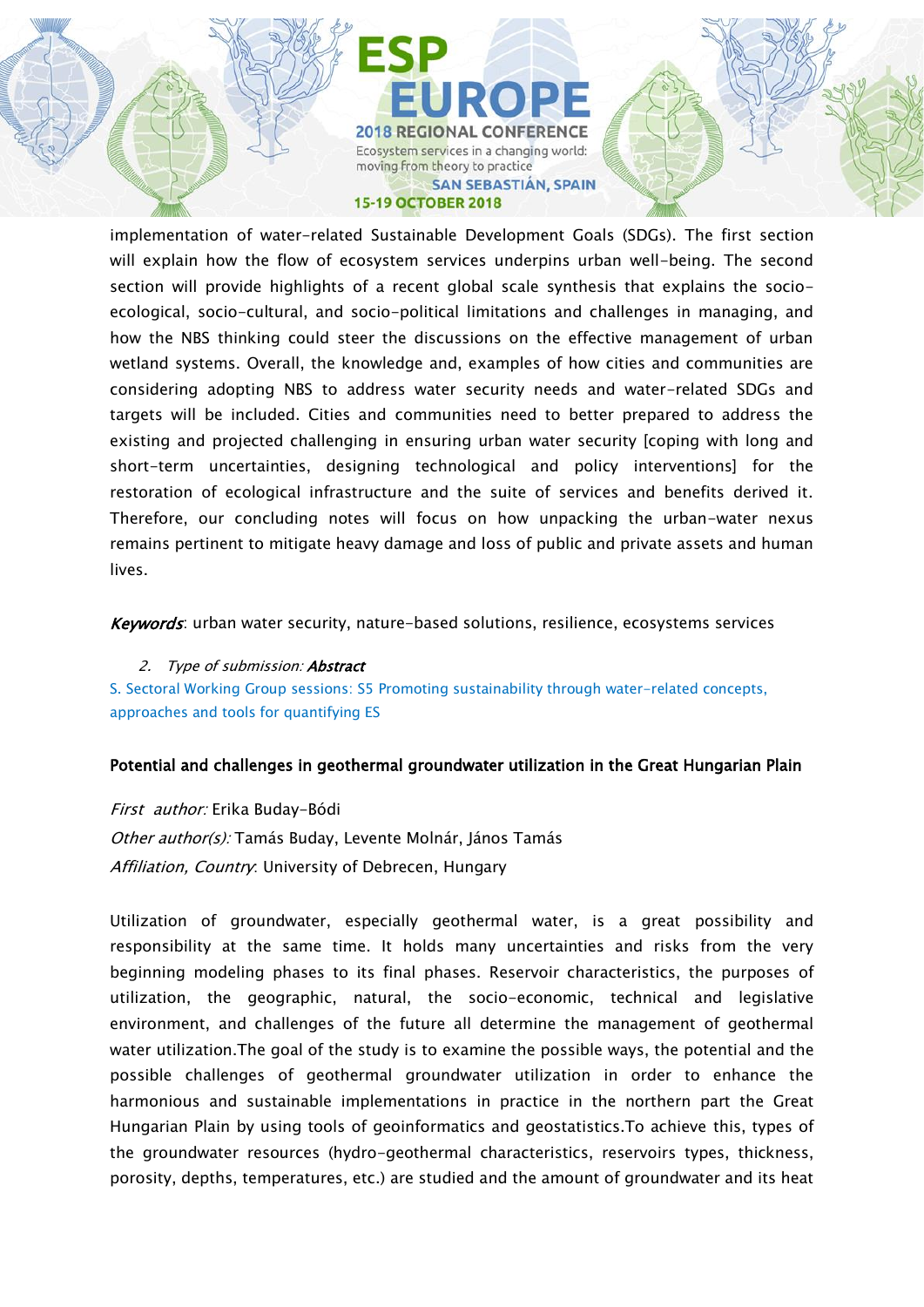content are estimated. We investigate the thermal wells of the research area and the possible demand for geothermal energy and geothermal water for different purposes (residential, agricultural, and industrial). Already installed capacity and the potential of future utilization are also taken into consideration.There are many various ways to utilize geothermal groundwater, e.g. in greenhouse heating, soil heating, aquaculture, food drying, milk pasteurization, preheating and heating processes, evaporation and distillation processes, sterilization processes, irrigation using geothermal water, etc., which are to be developed in this region.In the study the occurring challenges are highlighted in order to reduce environmental impact and increase efficiency. The more we produce and utilize, the greater the environmental impacts, moreover, the more alignment and waste management is required. Possible complex and diverse utilization solutions are required, however, this indicates further modeling work and assessments.This research was supported by EFOP-3.6.2-16-2017-00001 project (Research of complex rural economic and sustainable development, elaboration of its service networks in the Carpathian basin).

Keywords: groundwater management, geothermal water utilization, Great Hungarian Plain

## 3. Type of submission: **Abstract**

S. Sectoral Working Group sessions: S5 Promoting sustainability through water-related concepts, approaches and tools for quantifying ES

## The added value of coupling water-related models and concepts for ecosystem service assessment – examples and steps towards sustainable water management

#### First *author:* Kremena Burkhard

Other author(s): Christina von Haaren, Anna Schlattmann, Felix Neuendorf, Stoyan Nedkov, Benjamin Burkhard, Bethanna Jackson

Affiliation, Country: Institute of Environmental Planning, Leibniz Universität Hannover, Germany,

Addressing water sustainability requires a multi-dimensional approach that couples hydrological interactions within the socio-ecological system. Both physical and socioeconomic water flows are complex and generally impossible to fully tackle within a single existing tool or concept. The integration of different players and perspectives are crucial for securing sustainable water consumption where all users, including biodiversity and vulnerable habitats, are not deprived of basic water supply. Adding the ecosystem services (ES) perspective to water-related analysis provides tools for understanding the competition (trade-offs and synergies) between water and other resources and ES essential for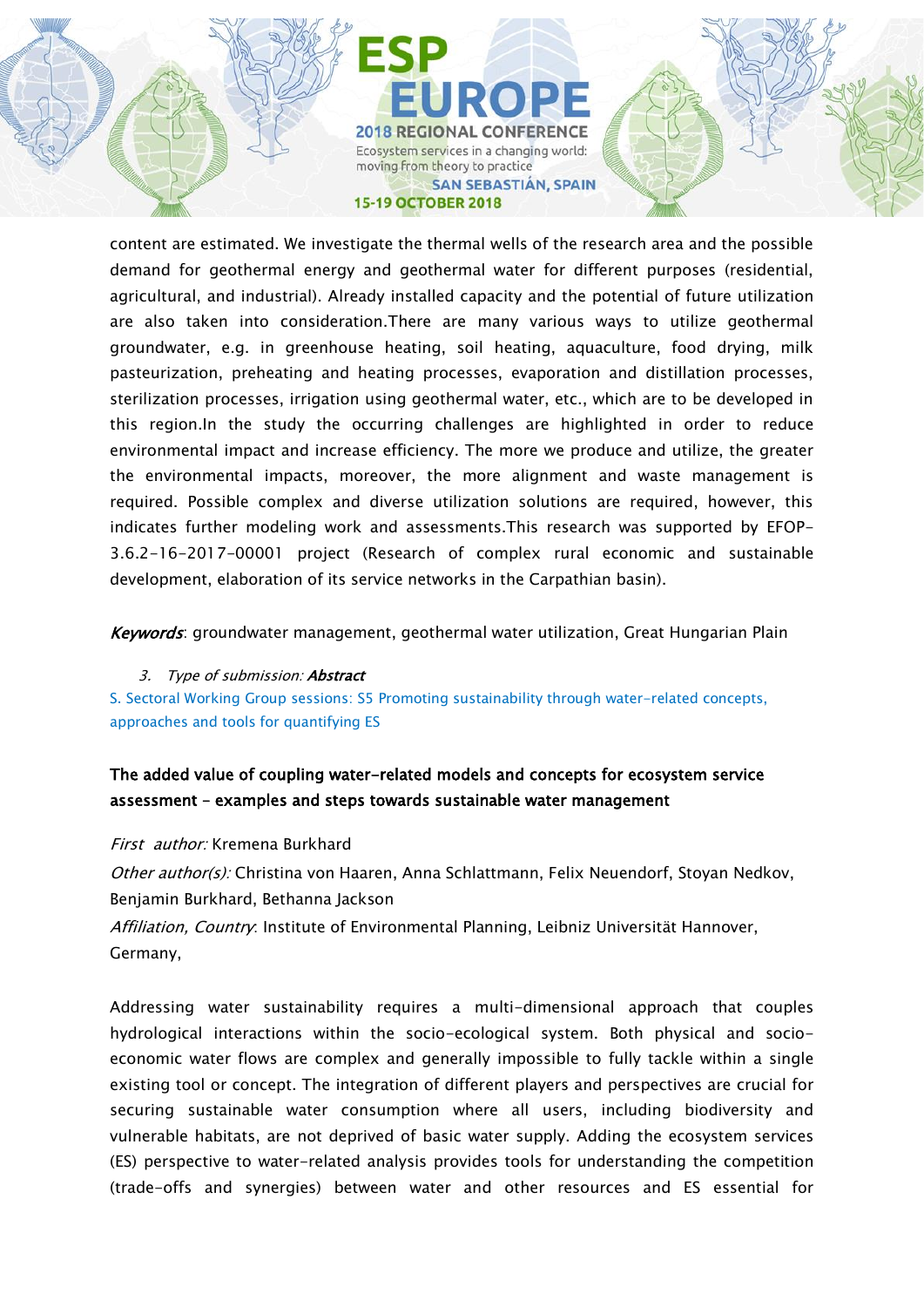sustainability. Herein concrete case study examples from Bulgaria and USA are presented, where hydrological models are applied in combination with the water footprint concept in order to assess the supply of water-related ES, along with demand for water purification in Bulgaria. The quantitative and spatially distributed results of the assessments are presented through maps and graphs that locate areas with high and low supply of water-related ES and provide important spatial reference for identifying vulnerable areas. The results can serve as decision support information tools in water management. Nevertheless, the integration of sustainability indicators beyond the hydrological variables is required, in order to address the water-related UN Sustainable Development Goals (SDGs). The case study methodologies are further extended and built upon for the better understanding of the sustainability of virtual water flows involved in the agricultural production and distribution. For that purpose, other relevant existing tools and concepts that have high potential to address the water security objectives are identified (based on review). Finally, the limitations and uncertainties related to the different concepts and tools are discussed (including technical aspects as scale and resolution) and to what extent they are suitable for answering the complex multiperspective questions related to sustainable water management.

Keywords: water sustainability, coupling tools, decision support, SDGs, virtual water

## 4. Type of submission: **Abstract**

S. Sectoral Working Group sessions: S5 Promoting sustainability through water-related concepts, approaches and tools for quantifying ES

## Towards an integrated environmental flow assessment at multiple scales

First author: Diana Derepasko Other author(s): Michael Strauch, Felix Witing, Martin Volk Affiliation, Country: UFZ - Helmholtz Centre for Environmental Research, Germany

Environmental flows (e-flows) are paramount for the livelihood of aquatic ecosystems and the fulfillment of human needs. However, inappropriate river flow management, in addition to ongoing climate change, can alter the health of these ecosystems at the expenses of additional benefits that people perceive indirectly. Poorly-informed decisions are subjected to uncertainty related to socio-environmental trade-offs, system boundaries and hydroecological linkages. As a result, the challenges that the water sector is expected to face arise from these multi-layered fuzzy interactions that hinder the identification of desirable solutions, especially when the harmonization of conflicting interests is required. In this frame, a holistic assessment approach to support the implementation of enhanced e-flow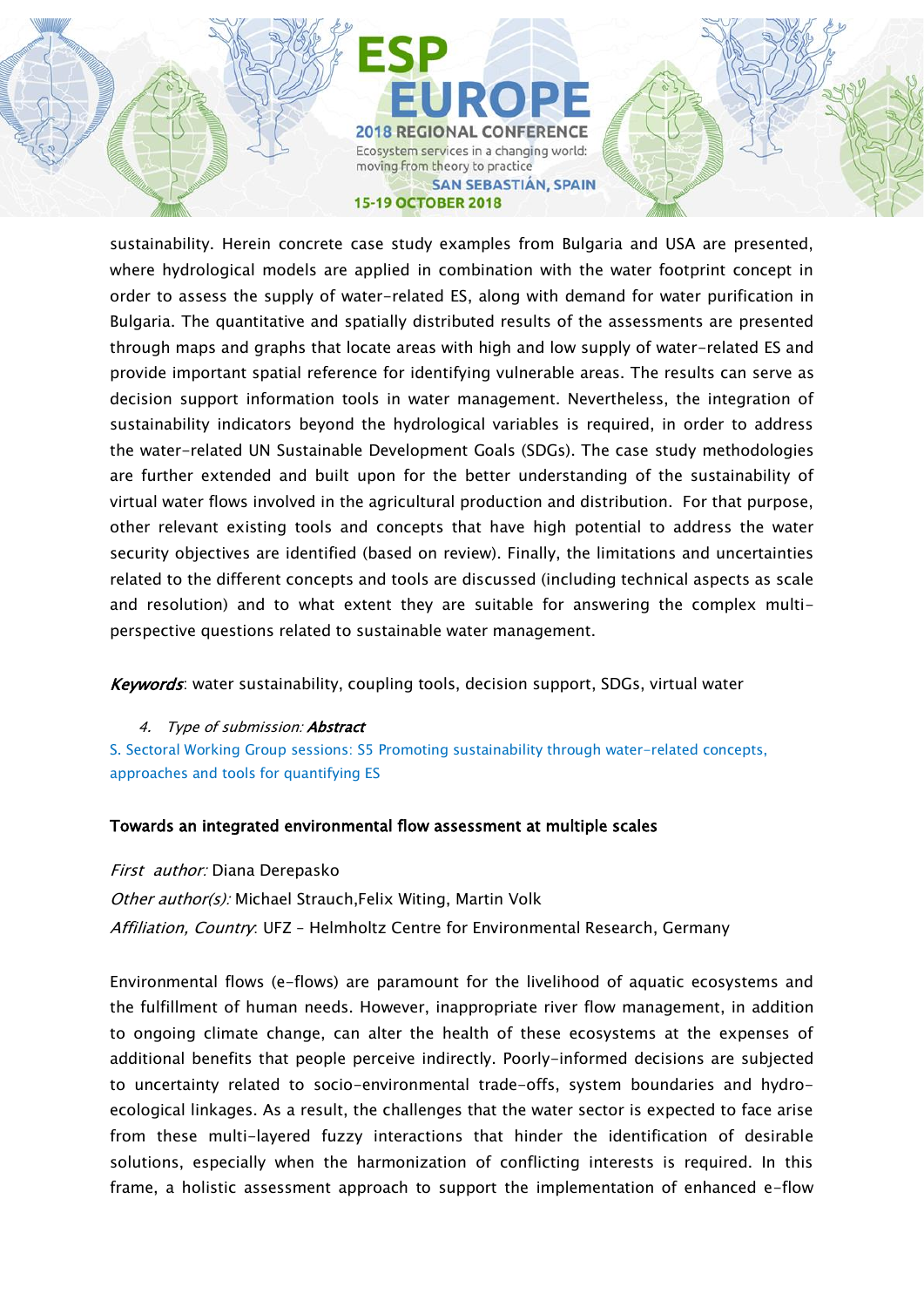management practices is needed to carefully evaluate the impacts and the risks towards the maximization of nested opportunities. In order to fulfill this need, we present the conditional dependencies between e-flows components, riverine ecosystem processes and related services, made explicit by means of a probabilistic model. A multi-scale perspective will be applied to uncover influential factors that affect each spatial reference system as well as linkages among aquatic biodiversity and hydrological conditions. In addition, we will review how these relationships have been accounted for the identification of balanced regulation options. In particular, we will analyze the employment of multi-objective optimization approaches for the evaluation of stakeholders' preferences and policy options on scalespecific and spatially-explicit ecological components. Riverine ecosystem services will be considered as socio-ecological indicators.The presented knowledge-base will underpin the definition of a novel framework that can support the analysis of socio-environmental tradeoffs and synergies. By doing so, it aims to contribute to the adoption of good-practices by guiding water sector actors in the identification of globally-advantageous abstraction operations. The ultimate goal is to foster the achievement of sustainable e-flow management at multiple scales.

Keywords: e-flows, multi-criteria optimization, trade-offs, ecosystem services, integrated assessment

#### 5. Type of submission: Abstract

S. Sectoral Working Group sessions: S5 Promoting sustainability through water-related concepts, approaches and tools for quantifying ES

#### Evaluation of land use changes of inland water areas in the Carpathian Basin

#### First author: Bernadett Gálya

Other author(s): Lajos Blaskó Csaba Juhász, János Tamás, University of Debrecen, Affiliation, country: Univeristy of Debrecen, Institute of Water and Environmental Management, Debrecen, Hungary. University of Debrecen, Arid Land Research Center, Debrecen, Hungary

Management, Debrecen, Hungary

The study of land use change is increasingly focusing on global and regional environmental problems (deforestation, water scarcity, climate change), for which complex monitoring of the Earth's surface and its use is essential for forecasting trends and predicting future conditions.Production risk includes risks and uncertainties of growth processes in crop production. Quantitative and qualitative characteristics of products may be determined by different factors including, inter alia, drought, inland water and diseases. Preparing for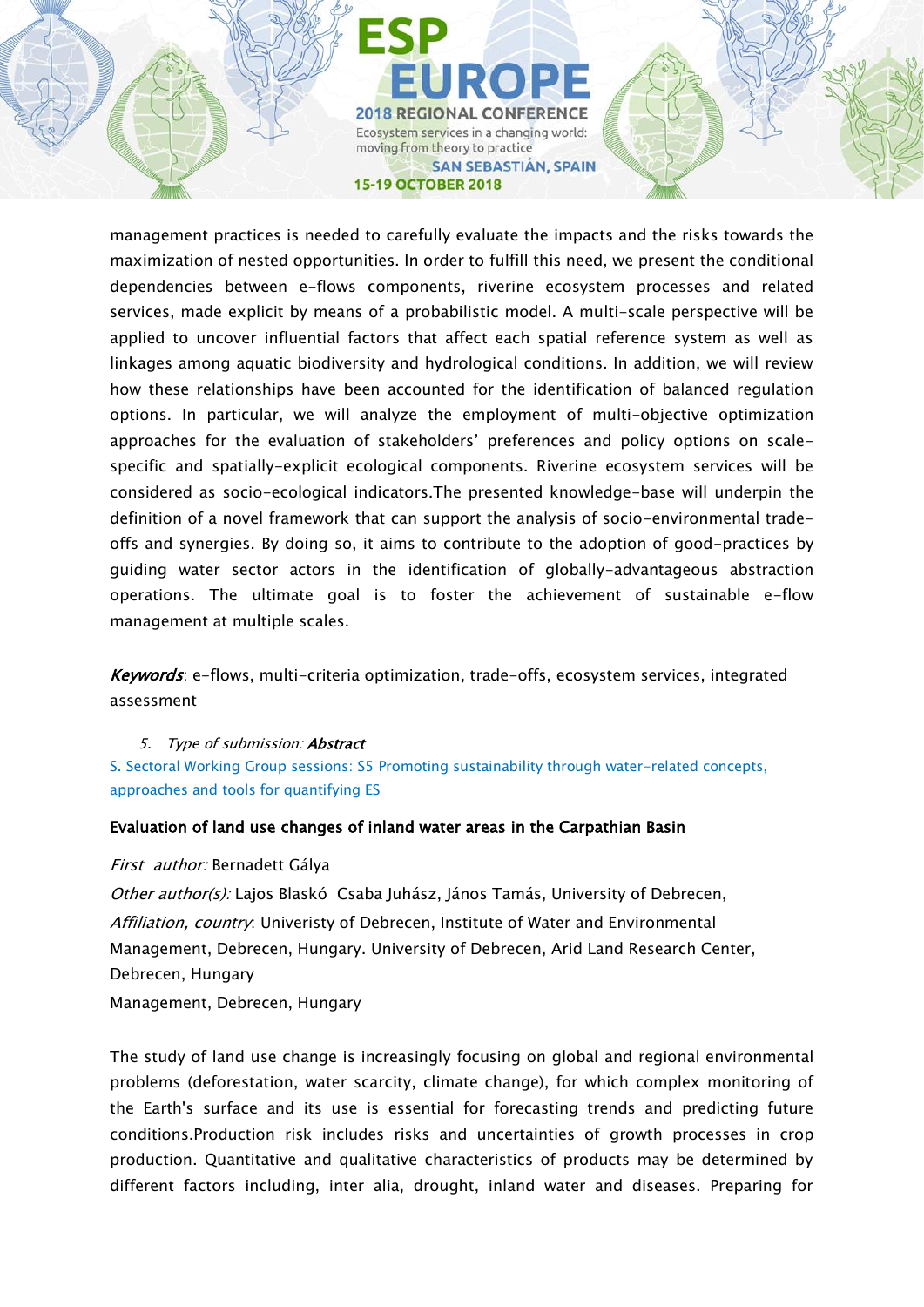climate change plays a major role in the sustainable use of different resources usable for agriculture. Regarding the risk of climate change, risks associated with water constitute one of the main threats for agricultural production. Extremes in water management occur often in the same year and mostly in the same region, however, in other instances they may vary a lot both in time and space. The experience gained over the last decade confirms that in the Carpathian basin despite the more frequent droughts, risks of inland inundations and floods must also be taken into account.Land use change may adversely affect the run-off and accumulation processes and it may increase the risk of inland water occurrence. One of my purposes was the assessment of relations between the run-off and accumulation processes of inland water applying time series of remote sensing radar data since one possible approach for monitoring the inland water phenomena and characterising its occurrence risk might be the evaluation of radar images. Thus, the land use changes were evaluated between 2006 and 2012 in the sample area, furthermore based on Sentinel 1 data, water patches were limited in case of irrigated arable lands and grasslands. This research was supported by EFOP-3.6.2-16-2017-00001 project (Research of complex rural economic and sustainable development, elaboration of its service networks in the Carpathian basin).

Keywords: CLC, Sentinel 1, land use changes, inland water, radar

#### 6. Type of submission: Abstract

S. Sectoral Working Group sessions: S5 Promoting sustainability through water-related concepts, approaches and tools for quantifying ES

## The threatened value of white spaces: Ecosystem services provided by ice and snow

#### First author: Erik Gomez-Baggethun

Affiliation, Country: Norwegian University of Life Sciences (NMBU) and Norwegian Institute for Nature Research (NINA), Norway

A large body of literature has paid attention to the ecosystem services produced by vegetation and wetlands, often portrayed as forms of 'green and blue infrastructure'. In contrast, very little attention has been devoted to understand the ecosystem services provided by ice and snow, or what we may refer to as 'white infrastructure'. Ice and snow permanently cover more than ten percent of the Earth surface, and act as important regulators of global climate, ocean currents and other important Earth system processes. Some 77% of the globes freshwater are bound up within the ice. Besides the critically important role they play as providers of regulating ecosystem services at global scale, ice and snow provide a wide range of benefits to local peoples. They provide tourism and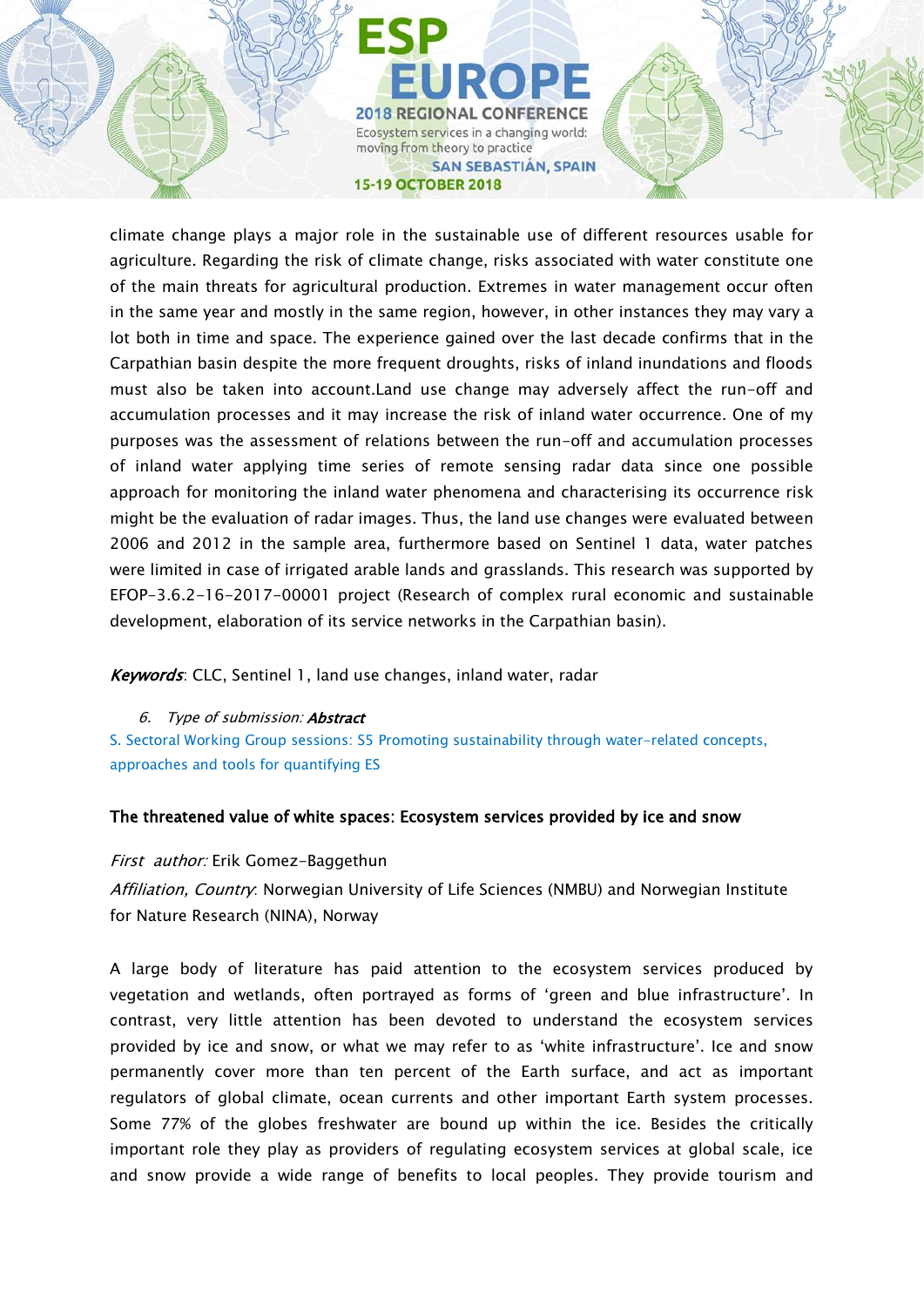recreational opportunities and can be core cultural elements of people's sense of place and identity, especially in the artic regions. By glossing over the value of white spaces, we do not only overlook a vitally important source of ecosystem services to humans, but also the one that is most vulnerable and immediately threatened by climate and other global change. This paper aims to fill this knowledge gap by drawing attention to the importance and vulnerability of white spaces. First, we introduce, characterize and critically discuss the notions of white spaces and white infrastructure. Second, we classify and describe the most important ecosystem services provided by ice and snow. Third, we provide practical examples to illustrate the ecological, social and economic values of white spaces. Finally, we discuss the perspectives for white infrastructure and related ecosystem services in the face of global warming. The paper concludes making a case for establishing ecosystem services from white spaces more firmly in the science and policy agendas.

Keywords: white infrastructure, ice, integrated valuation, climate change, Arctic

7. Type of submission: **Abstract** S. Sectoral Working Group sessions: S5 Promoting sustainability through water-related concepts, approaches and tools for quantifying ES

## Trend impact analysis of land-water regulations and climate change on environmental flows and related ecosystem services in drought-vulnerable regions

First author: Hatem Khedr Other author(s): Felix Witing, Michael Strauch, Martin Volk Affiliation, Country: UFZ - Helmholtz Centre for Environmental Research, Germany

Land-water management, along with climate change, influence environmental flows and related ecosystem services especially in vulnerable dry regions (low flows). A number of land (e.g. crop rotations) and water management (e.g. abstraction rates) practices in two drought-vulnerable catchments of central Germany are investigated. The study areas are subject to increasing demand on water from different water users including agriculture (food and bioenergy production), domestic use, and natural requirement for aquatic ecosystems (habitat provision), in addition to clearly observed water quality issues. Land cover changes and management practices are most likely to influence and/or alter the hydrological functioning in the catchments, while it could either exacerbate or mitigate climate change consequences depending on the followed management strategy. Such potential impacts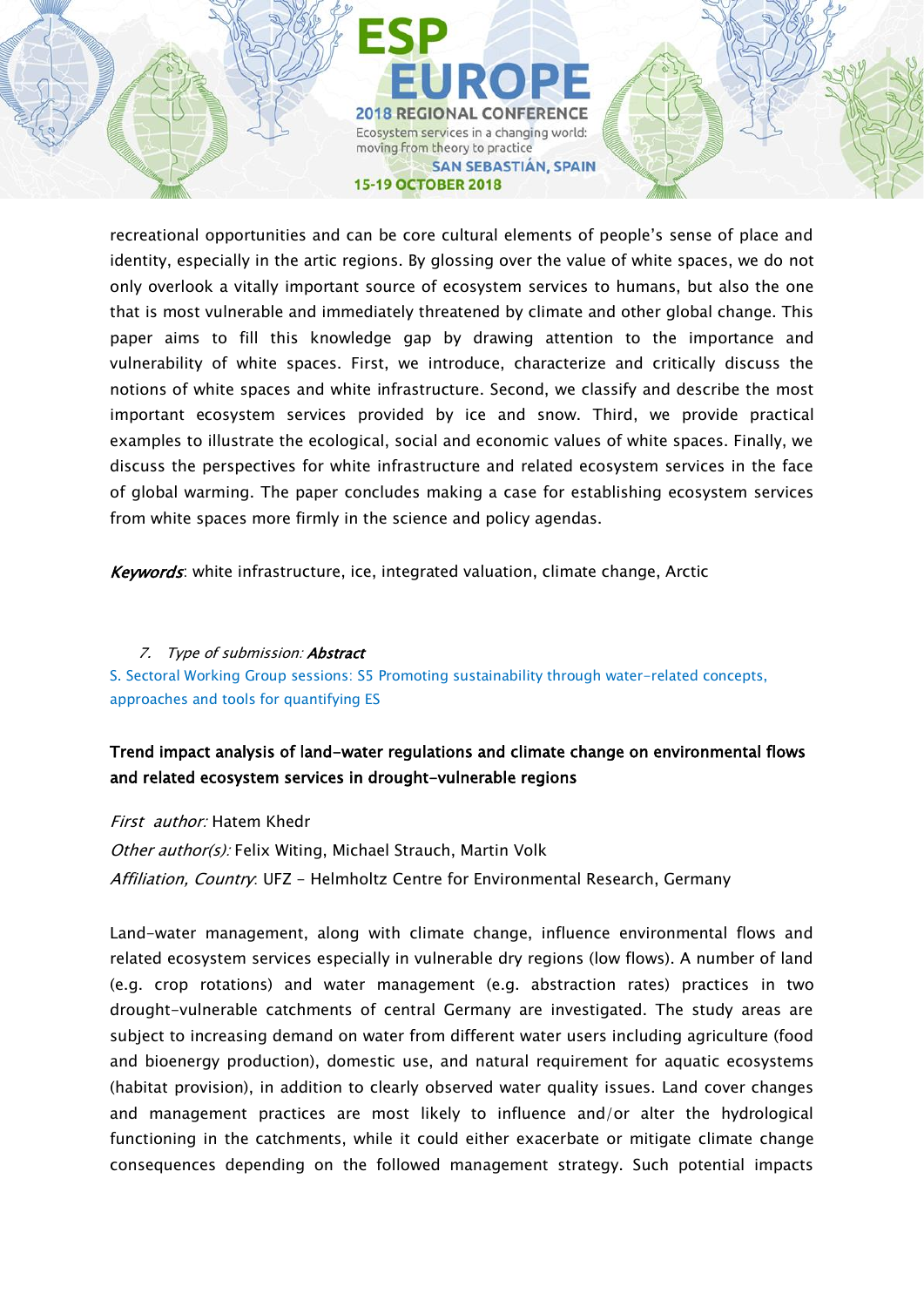need to be analyzed and understood in order to propose sustainable adaptation measures for provisioning and regulation ecosystem services within vulnerable regions. Consequently, we investigated temporal trends in hydrometeorological variables of 60 years (1956–2016) from Eine (180 km2) and Goetsche (50 km2) catchments. Trend-Free-Pre-whitening-Mann-Kendall (TFPW-MK) trend analysis is implemented to assess the significance of patterns. An initial analysis has shown decreasing trends in low flows and precipitations with increasing trends in air temperature and evapotranspiration. These trend tests have quite low significance, but they indicated possible reductions in streamflow (water provision) over either the entire test period, or during sub-record periods (seasonal dry periods). This is attributed to two factors: 1-increasing water demand, 2-climate change. Further trends are to be measured for baseflow indices which could relate to the impact of different soil tillage practices and vegetation types on soil properties (i.e., infiltration capacity, soil water repellency) and thus streamflow. The results are highlighting the importance of considering both vegetation types/dynamics and land/water management practices when assessing hydrological impacts on environmental flows and related ecosystem services for future mitigations.

Keywords: ecosystem services; environmental flow; low flow; land cover change; land management; water management; climate change; trend analysis; Mann-Kendall.

#### 8. Type of submission: Abstract

S. Sectoral Working Group sessions: S5 Promoting sustainability through water-related concepts, approaches and tools for quantifying ES

#### Protecting and restoring raw water sources through landscape restoration

First author: Katrien Van der Biest, Jan Staes

Affiliation, Country: University of Antwerp, University of Antwerp, Belgium

Climate forecasts indicate drier and warmer summers with more extreme precipitation (summer storms). The increase in air temperature is expected to result in a higher demand for water, as shown in the summer of 2017. During winter periods, on the other hand, total rainfall will increase. Many river basins in Europe have a disturbed hydrological system resulting from surface sealing, changes in land use, straightening and canalization of rivers for navigation and agriculture, drainage of wetlands for agriculture etc. This affects the way in which the hydrological system is capable to deal with the more extreme precipitation and temperature patterns. In 2018, the Interreg project PROWATER has been launched, involving partners from Belgium, the Netherlands and UK. The key principle of PROWATER is to make